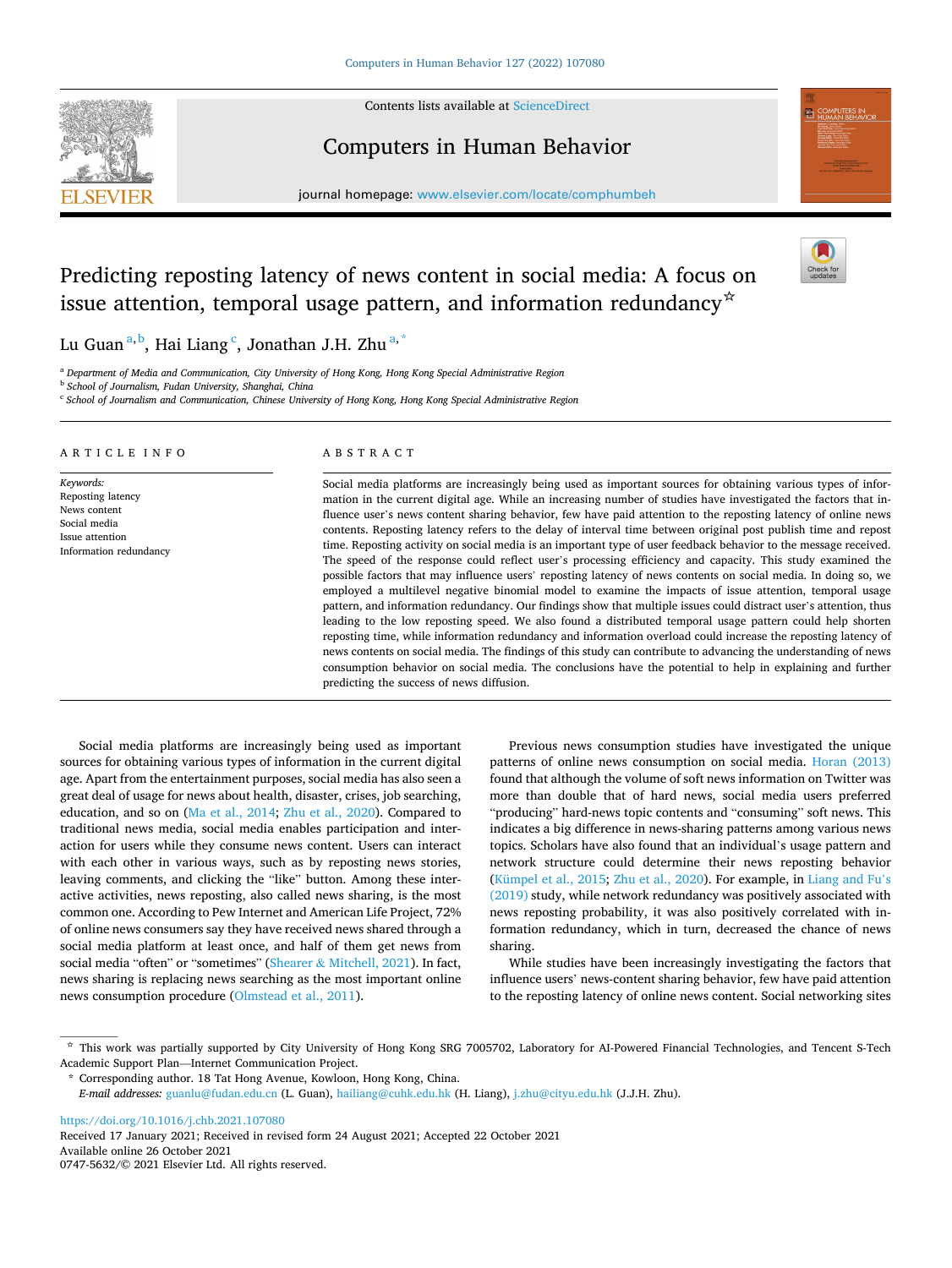have been theorized as a new form of the public sphere in which individuals construct a public profile and freely discuss societal problems ([Brantner et al., 2021;](#page-6-0) [Habermas, 1962\)](#page-6-0), and these sites are becoming the most common spaces for users to share, discuss, and further contribute to news dissemination. However, timeliness is an essential factor for news value and news spreading. Late reposting of news content may hinder its diffusion speed in the local network structure and ultimately determine whether the news story will arouse a society-wide burst of public attention ([Fan et al., 2020](#page-6-0); [Zhu et al., 2020](#page-7-0)).

Reposting activity on social media is also an important type of user feedback behavior about the message received. The speed of response could reflect the user's processing efficiency and capacity ([Fazio, 1990](#page-6-0)). Since social media provides users with diverse information, they can get access to every topic of news content only if they want it. However, the limited capacity model ([Lang, 2000](#page-6-0)) suggests that people have limited capacities for processing such information in terms of their attention, perception, memory, etc. How to efficiently process the overwhelming amount of news content on social media has also become an essential problem for news consumption research.

The goals of this study were to quantify individuals' reposting latency of news content and examine the possible factors that determine the latency. To do this, we used Twitter as our case study platform and collected and analyzed its users' online activity traces. We employed multilevel regression analysis to examine the associations of several factors with reposting latency, including issue attention, user temporal usage pattern, information redundancy, and information overload.

The findings of this study could contribute to filling the research gap concerning reposting latency on social media. Late reposting of news content may hinder the chain of diffusion and, consequently, do harm to news timeliness. Whereas few studies have paid attention to the factors that cause reposting latency, the present study could extend our understanding of this information consumption phenomenon and its causal factors. In addition, this study could have practical implications for news sources (e.g., media outlets, key opinion leaders) to build their own social media strategies. Further, the findings of this study could provide insight into how news topic, issue diversity, temporal digital usage pattern, and information relevance influence the news diffusion process. The conclusions have the potential to explain and predict the success of news diffusion.

# **1. Literature review**

# *1.1. Response latency of user feedback behavior on social media*

Response latency and response time are frequently used as measures in social science, especially in cognitive psychology. Both terms are measured as the time interval between the stimulus's set-up and the subject's response [\(Fazio, 1990\)](#page-6-0), though the former refers particularly to a delay in the interval between these two points in time. The explanation and interpretation of response latency depend on the essence of the context, mainly based on the principles of study design and deductive logic ([Pachella, 1973\)](#page-7-0). The most common interpretations include the measures of cognitive processing speed, associative strength in memory, and spontaneous cognitive formation of a construct ([Fazio, 1990](#page-6-0)).

Response time was then introduced to interpersonal communication to study user responses via channels. Media platforms were categorized according to the average response time per conversation into synchronous communication channels (e.g., by phone or face-to-face) and asynchronous ones (e.g., email and online forums; [Avrahami](#page-6-0) & Hudson, [2006\)](#page-6-0). It was determined that the uncertainty of responsiveness causes users of asynchronous communication channels to take more risks of communication breakdown. Under the framework of expectancy violations theory, [Kalman and Rafaeli \(2011\)](#page-6-0) explored response latency in email replies. Users expected email responses from other users, and those expectations were correlated with further evaluations. Their results confirmed that latency was associated with responders' negative evaluations.

In recent years, with the advanced capacity to collect and analyze massive amounts of data, social science scholars can now reveal the underlying temporal patterns of user behavior by modeling digital traces quantitatively. More research has begun focusing on the pattern of response time of user feedback behaviors on social media [\(Fan et al.,](#page-6-0)  [2020;](#page-6-0) [Zhu et al., 2020\)](#page-7-0). [Zhang et al. \(2017\)](#page-7-0) employed the social amplification of risk model to examine the impact of emotional characteristics of media content on online public response time to health emergencies. [Aruguete and Calvo \(2018\)](#page-6-0) modeled cognitive dissonance by measuring users' response times for protest-event content on social media. More recently, [Zhu et al. \(2020\)](#page-7-0) examined whether messages widely spread also diffuse quickly.

However, most of these studies have focused on the online public reposting latency of a single event; few studies have examined differences in reposting latency among various online public topics and the competition for online public attention among these topics. Therefore, this study aimed to fill the research gap regarding the underlying mechanism of reposting latency. This study could extend our understanding of how different news topics compete in terms of reposting speed. The results of this study could also advance the emerging research on information consumption on social media by examining how characteristics of users' information repertoires predict their reposting efficiency.

# *1.2. Issue attention*

*Public issue attention* refers to the scarce resources that the public willingly devotes to thinking about a publicly debated issue (Newig, [2004; Ripberger, 2011\)](#page-7-0). It is commonly measured either as the intensity with which citizens dedicate their cognitive resources per time unit or as a ratio compared to other issue competitions. According to previous studies, the analytic scale of an "issue" may influence the dynamic cycle pattern of public attention [\(Newig, 2004\)](#page-7-0). The common unit of an "issue" in current democracies is a relatively small-scale problem, such as flooding, smog, or ozone depletion, while extensive problem areas, such as air pollution or natural disasters, could comprise multiple small-scale issues. Research on issue cycles has found that the broader the issue is, the longer the time-scale cycle will last in its public attention dynamics [\(Downs, 1972](#page-6-0); [Newig, 2004](#page-7-0)). In this study, we aimed to examine users' attention capacities regarding the overloaded and various types of messages on social media. Therefore, we defined *issue* as a large-scale unit of a publicly debated agenda—similar to news topics—such as economics, politics, environment, or technology.

Although scholars generally believe that issue attention plays an important role in information dissemination ([Xu et al., 2014](#page-7-0)), how issue attention affects users' information selection and processing is far from conclusive. Issue publics, a well-established concept in political communication, refer to those individuals who are exclusively and persistently concerned about a very small number of public issues ([Krosnick, 1990](#page-6-0); Krosnick & [Telhami, 1995\)](#page-6-0). Previous studies found that single-issue publics, also called information specialists, are regarded as "narrow-minded," not concerned with issues other than those directly relevant to their interests, while *multi-issue publics*, also called attentive publics or information generalists, are recognized as well-educated with relatively more cognitive resources to digest information [\(Bolsen](#page-6-0) & [Leeper, 2013\)](#page-6-0). Further, the generalists are generally expected to defeat the specialists in information-processing efficiency.

However, some scholars believe that self-motivation is the main driving force behind the variance of public issue attention [\(Bolsen](#page-6-0) & [Leeper, 2013;](#page-6-0) [Kim, 2007\)](#page-6-0). It is self-interest that facilitates people's information selection and processing. Compared to multi-issue publics, single-issue publics are regarded as being more motivated to process information. In addition, from the perspective of agenda-setting research, issue attention is a zero-sum game in which rising attention toward one issue occurs at the expense of other issues ([Zhu, 1992](#page-7-0)).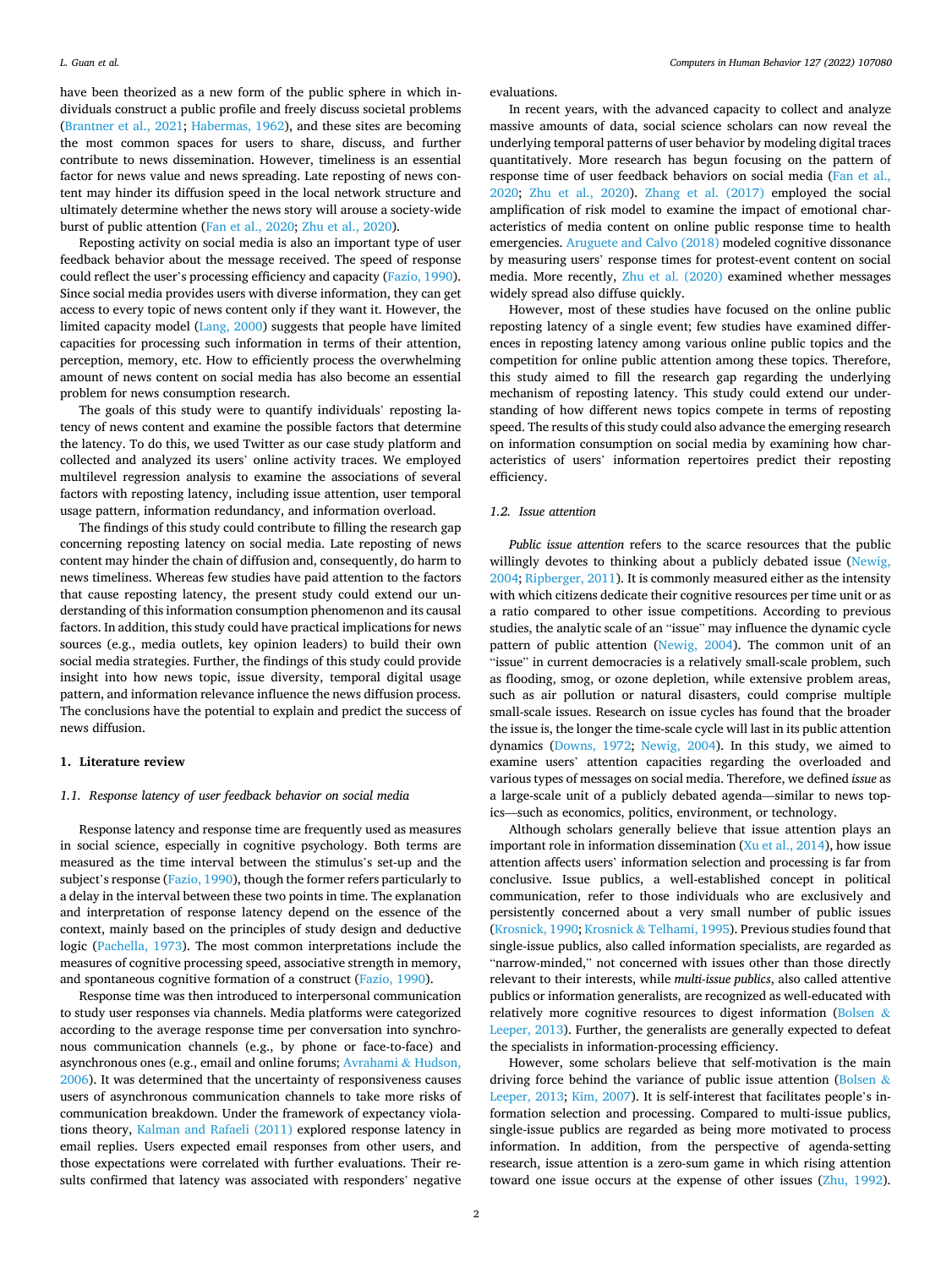<span id="page-2-0"></span>Owing to limitations of time, access, and mental capacity, the public agenda generally includes no more than five to seven issues at any time (McCombs & [Zhu, 1995\)](#page-7-0). The consequence of continually distracted issue attention is a sacrifice in information processing performance, which leads to low efficiency in general information processing.

Despite the theoretical controversy, empirical studies, in general, support the idea that public issue attention shows a preference for domain specificity. For example, [Kim \(2007\)](#page-6-0) found that issue specialists with clear preservation goals showed strong information search skills. [Smith et al. \(2007\)](#page-7-0) found that information processing motivations and time pressure moderated selective exposure. Thus, social media users with single-issue attention are more likely to have stronger motivations for information processing and repost news content more quickly than multi-issue users. Thus, we propose the hypothesis below:

**H1**. Issue attention has a positive influence on users' information reposting time. Specifically, single-issue users are likely to repost news more quickly, on average, than multi-issue users.

# *1.3. Digital temporal usage pattern*

It is commonly believed that the significant spread of information and communication technologies (ICTs) has altered the traditional human activity pattern in terms of time and space ([Hubers et al., 2008](#page-6-0)). People are dedicating more and more time to using ICTs due to their convenient access and strong effectiveness for communication ([Shen](#page-7-0)  [et al., 2020](#page-7-0)). However, time is limited for everyone. Thus, the time devoted to online interconnections is in competition with offline activities, necessitating a new time management strategy to cope with this dilemma.

Previous studies have identified that social media users are developing personalized and unique temporal digital usage patterns ([John](#page-6-0)[son, 2020\)](#page-6-0). Some users have a more distributed schedule for social media, using it to fill empty intervals throughout the day; hence, their daily digital usage pattern will be more flatter distributed ([Wheatley](#page-7-0) & [Ferrer-Conill, 2020](#page-7-0)). Others have a settled digital temporal schedule, using devices intensively only at certain times. Meanwhile, users' temporal digital usage patterns could shape their information consumption habits ([Hubers et al., 2008;](#page-6-0) Liang & [Shen, 2018](#page-6-0)). Users with flatter temporal distributions could catch the latest information during each short visit to a social media platform. Therefore, we propose the hypothesis below:

**H2**. Users who have more distributed daily digital usage patterns will, on average, repost news more quickly.

## *1.4. Characteristics of information repertoires*

Social media users can choose to follow other users' information as their future news stream, and this following behavior acts as a subscription to information repertoires (Liang  $\&$  [Fu, 2017\)](#page-6-0). Previous literature has found that how users build their own "Daily Me" [\(Thurman,](#page-7-0)  [2011\)](#page-7-0) may influence their information consumption efficiency and change their reposting activities ([Choi, 2016](#page-6-0); [Merten, 2020](#page-7-0)). Information overload and information redundancy are two major indexes describing how users build their own information repertoires on social media (Liang & [Fu, 2017](#page-6-0); [Liu et al., 2020;](#page-6-0) [Tunney et al., 2021\)](#page-7-0).

First, information overload may influence users' information processing speed and further interfere with their information-related performance. Previous research suggests that the relationship between performance and the amount of information received generally follows an inverted U-curve (Eppler & [Mengis, 2004\)](#page-6-0). The performance usually increases with the amount of information up to a certain point. Then, if the provision of information continues beyond that point, the performance will experience a rapid decline as the amount of information overwhelms the information processing and integrating capacity ([Reutskaja et al., 2020;](#page-7-0) [Roetzel, 2019](#page-7-0)). We assumed that a similar

pattern would exist between information overload and reposting latency, as reposting latency may be regarded as one of the performance indicators for information-processing tasks. Thus, as social media users continue to receive information from their own "Daily Me," they may experience some positive information processing until the information loads severely exceed their processing capacities. Users who receive heavy loads of information in their information repertoires will consume more time on processing before participating in reposting activities.

Second, the degree of overlap of information sources will negatively influence information retrieval efficiency. Previous literature has found that high information redundancy of a user's newsfeed often occurs when the community structure is tightly connected (Liang & [Fu, 2019](#page-6-0)). The redundancy hinders users from obtaining unique and new infor-mation effectively (Liang & [Fu, 2017\)](#page-6-0), so users are likely to feel confused and experience low efficiency in information-processing tasks. Therefore, we propose the following hypotheses:

**H3**. Users who receive an overloaded amount of information on Twitter will need more time to repost news.

**H4**. Users who have more redundant information on their newsfeed timelines will have, on average, longer reposting times.

# *1.5. Characteristics of contents*

Characteristics of the posting contents (e.g., information relevance, topics) may also influence social media user's reposting activities [\(Sol](#page-7-0)[datova et al., 2020](#page-7-0); [Tang et al., 2019\)](#page-7-0). First, research suggests that relevant information is more likely to be selected for encoding into working memory during information processing ([Sokolov et al., 2002](#page-7-0)). When users read the relevant information, the contents can be easily recalled from user's past sensory stores. This process will lead to an automatic selection mechanism, the orienting response, and further increase the resource allocation to relevant information [\(Lang, 2000](#page-6-0)). Thus, users will be more sensitive to the relevant messages and take relatively less time to process and then repost them.

The measurement of information relevance differs across disciplines. In cognitive psychology literature, it has usually been measured as people's self-reported perceptions of how relevant issues are to their lives (Chen & [Kim, 2011](#page-6-0)). Meanwhile, literature on information retrieval has measured it quantitatively as a matter of degree by calculating the semantic similarity or concurrence correlation [\(Borlund,](#page-6-0)  [2003;](#page-6-0) [Greisdorf, 2000\)](#page-6-0). The present study, using observable data on social media, followed the information retrieval approach, measuring information relevance for one user by calculating the semantic similarity between the message and the user's previous information taste. In doing so, we followed the basic assumption in information retrieval studies that people's previous information consumption decisions could indicate their behavior relevance implicitly and this relevance degree could be inferred by calculating relevance clues [\(Saracevic, 2007\)](#page-7-0).

The topic of information may also determine a user's reposting behavior ([Tang et al., 2019\)](#page-7-0). Previous research has found that social media users have different usage biases in their consumption of hardand soft-topic information [\(Horan, 2013\)](#page-6-0). Users prefer "producing" the hard-topic information and "consuming" the soft-topic information. Furthermore, scholars have found that the diffusion patterns of diverse topics differentiate in their spreading structures and speed ([Kim et al.,](#page-6-0)  [2013\)](#page-6-0). While controversial topics, such as political protests, spread concurrently, entertainment topics spread within internal social networks and last longer. Therefore, we propose the hypotheses below:

**H5**. Users are more likely to quickly repost news that is more relevant to their issue interests.

**H6**. Users are more likely to quickly repost soft-topic news (e.g., health, art) than hard-topic news (e.g., economic, politics).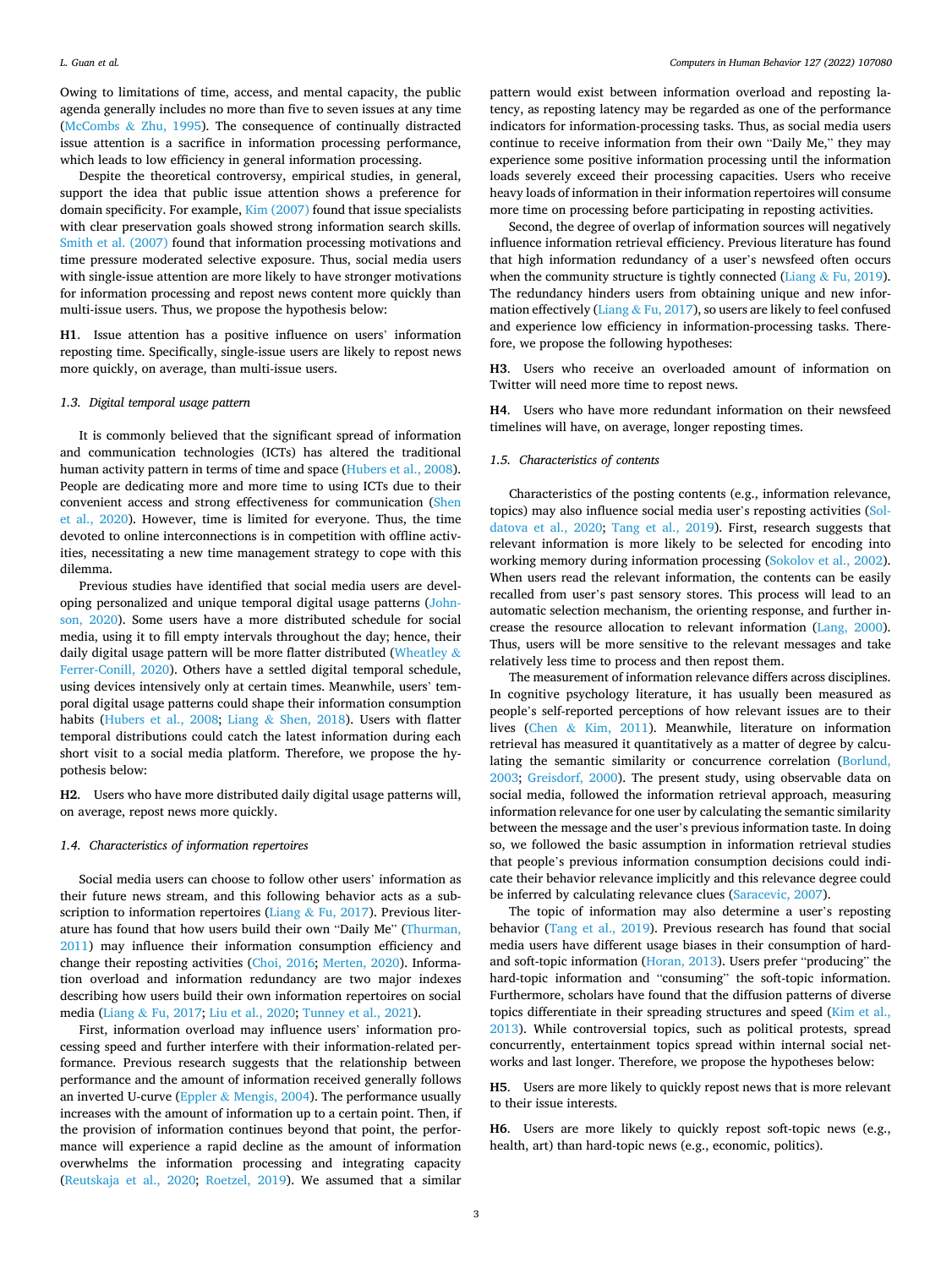# **2. Methods**

# *2.1. Data collection*

We collected our data using Twitter REST APIs. Using the method reported by [Liang and Fu \(2017\)](#page-6-0) and [Zhu et al. \(2011\)](#page-7-0), we sampled Twitter accounts from the whole population of Twitter users. First, a Twitter user ID range was determined to cover all likely user ID values. Subsequently, a random sample of 100,000 numbers was generated within the Twitter account ID range and the existence of each number was automatically tested by a program. Through this method, this study obtained a random ID pool of valid Twitter users.

Then we tried to collect the users' data, including their profiles, followers' and followees' ID lists, and up to 3200 (limited by Twitter API) tweet records for each user and their followees. However, due to the privacy settings on Twitter, we could not access private accounts; thus, only public account users were included in the tweet collection. Inactive users who did not engage in any activities shown on their timelines were further excluded, leading to 3565 users in this step.

Twitter REST APIs allow us to obtain the information about the original tweet ID and original author ID for each retweet. Using the original tweet ID information, we further collected the timestamp and text contents of the original tweets. To process the textual characteristics of the original tweets, we only included original tweets written in English. We utilized Python and its open source libraries to conduct the data collection and analysis.

# *2.2. Data selection*

To take a closer look at the content of each tweet and filter the news tweets, we utilized a Reuters news corpus and employed a natural language processing approach. The news dataset, Reuters27000, included 27,000 random news articles under eight common news categories: health, art, politics, sports, science, technology, economy, and business. To identity the news tweets and label their topics, we first applied a key feature selection algorithm [\(Zheng et al., 2004\)](#page-7-0) on the news corpus. Through tokenization and stemming, each word in the news corpus was parsed and processed into its word stem. Next, using the bag-of-word approach, each news article was represented by a vector of word frequency. By considering the chi-square score when predicting the topic category, 300 key features (the processed word stems) were then selected for each category. Meanwhile, the content of each tweet was pre-processed using the similar text mining approach. Each word of the tweets was tokenized and stemmed, and each tweet was represented by a stemmed word frequency vector. Finally, using the selected key features from the news corpus, we calculated the weighted probability of each tweet's category.

Table 1 shows the percentage of tweet topics. More than two million tweets from the representative user sample were categorized into eight topics. Among these tweets, 7.13% were recognized as health topics, followed by politics (5.85%), art (4.68%), sports (4.67%), business (4.47%), science (3.48%), economy (2.18%), and technology (1.76%).

| ĸ<br>U<br>н |  |
|-------------|--|
|-------------|--|

### Proportion of topics on twitter.

| Category        | Count       | Share   |
|-----------------|-------------|---------|
| Health          | 146,265     | 7.13%   |
| Politics        | 120,020     | 5.85%   |
| Art             | 95.961      | 4.68%   |
| Sports          | 95,926      | 4.67%   |
| <b>Business</b> | 91,653      | 4.47%   |
| Science         | 71,485      | 3.48%   |
| Economy         | 44.747      | 2.18%   |
| Technology      | 36,224      | 1.76%   |
| Uncategorized   | 1,350,238.0 | 65.78%  |
| Total           | 2,052,519.0 | 100.00% |

The uncategorized tweets, accounting for 66%, were basically personal issues and emotional statements. To focus on public tweets relating to new topics, we further excluded the uncategorized tweets expressing personal statements. Thus, 105,639 retweet records from 2868 users were included in this step.

To avoid interference from Twitter bot accounts ([Hallvard](#page-6-0) & Larsson, [2015\)](#page-6-0), we utilized a well-developed R app, tweetbotornot, to detect Twitter bots. Using machine-learning algorithms, the R package classifies Twitter accounts as bots or not with an accuracy of 93%. Thus, users with more than 90% probability of being Twitter bots were excluded. The final dataset for analysis contained 93,628 retweet records from 2386 users.

# *2.3. Measures*

As a dependent variable of this study (see Table 2), *reposting time* was measured by quantifying the time interval between the original tweet publish time and the user's retweeting time, following [Zhang et al.](#page-7-0) 

#### **Table 2**

A subset of constructed metrics.

| Dimension                           | Variable                                                                                     | Operational Definition                                                                                                                                                                                                                                                                                                                                                                                                                             |
|-------------------------------------|----------------------------------------------------------------------------------------------|----------------------------------------------------------------------------------------------------------------------------------------------------------------------------------------------------------------------------------------------------------------------------------------------------------------------------------------------------------------------------------------------------------------------------------------------------|
| Dependent<br>Variable<br>User Level | Response<br>Latency<br><b>Issue Publics</b>                                                  | Interval between the original tweet's<br>publish time and user retweet time.<br>Member of issue publics was classified into<br>single-issue publics, multi-issue publics<br>(2–5 issues), and information generalists. A<br>user was regarded as a member of $k$ issue if<br>$0.75/k$ or more of their timeline tweets<br>focused on each of the $k$ issues.                                                                                       |
|                                     | Daily<br>Digital Usage<br>Pattern                                                            | Levels of fragmentation and uncertainty of<br>user's usage rhythm. An individual's daily<br>digital rhythm was measured by<br>percentages of aggregated activities over 24<br>h on their timeline. Temporal fragmentation<br>was measured by Shannon entropy of user's<br>daily digital rhythm.                                                                                                                                                    |
|                                     | Information<br>Overload                                                                      | Total number of tweets the user received on<br>their newsfeed timeline. The level of<br>information overload was divided into three<br>levels (high, middle, and low) by the<br>average score plus or minus one standard<br>deviation.                                                                                                                                                                                                             |
|                                     | Information<br>Redundancy                                                                    | Degree of duplicated information appearing<br>on a user's newsfeed timeline, normalized<br>by the total number of newsfeed timeline<br>tweets.                                                                                                                                                                                                                                                                                                     |
| Retweet                             | Information                                                                                  | Semantic similarity between the tweet and                                                                                                                                                                                                                                                                                                                                                                                                          |
| Message<br>Level                    | Relevance<br><b>Tweet Topic</b>                                                              | the user's timeline tweet records.<br>The topic of a tweet was automatically<br>categorized by the natural language<br>processing approach. Using a news dataset,<br>Reuters27000, keyword features were<br>extracted and applied to the tweet corpus.<br>Tweets were categorized into eight common<br>news categories (health, art, politics, sports,<br>science, technology, economy, and<br>business) and uncategorized personal<br>statements. |
| Covariates                          | Years Since<br>Registration<br>Tweeting<br>Frequency<br>No. of Followees<br>No. of Followers | Number of years since the user registered on<br>Twitter<br>Number of activities (including tweets,<br>retweets, and replies) shown on the user's<br>timeline<br>Number of followees the user received<br>Number of followers the user received                                                                                                                                                                                                     |

 $^1\,$  For more information, see http://blog.revolutionanalytics.com/2018/03/t [witter-bot-or-not.html.](http://blog.revolutionanalytics.com/2018/03/twitter-bot-or-not.html)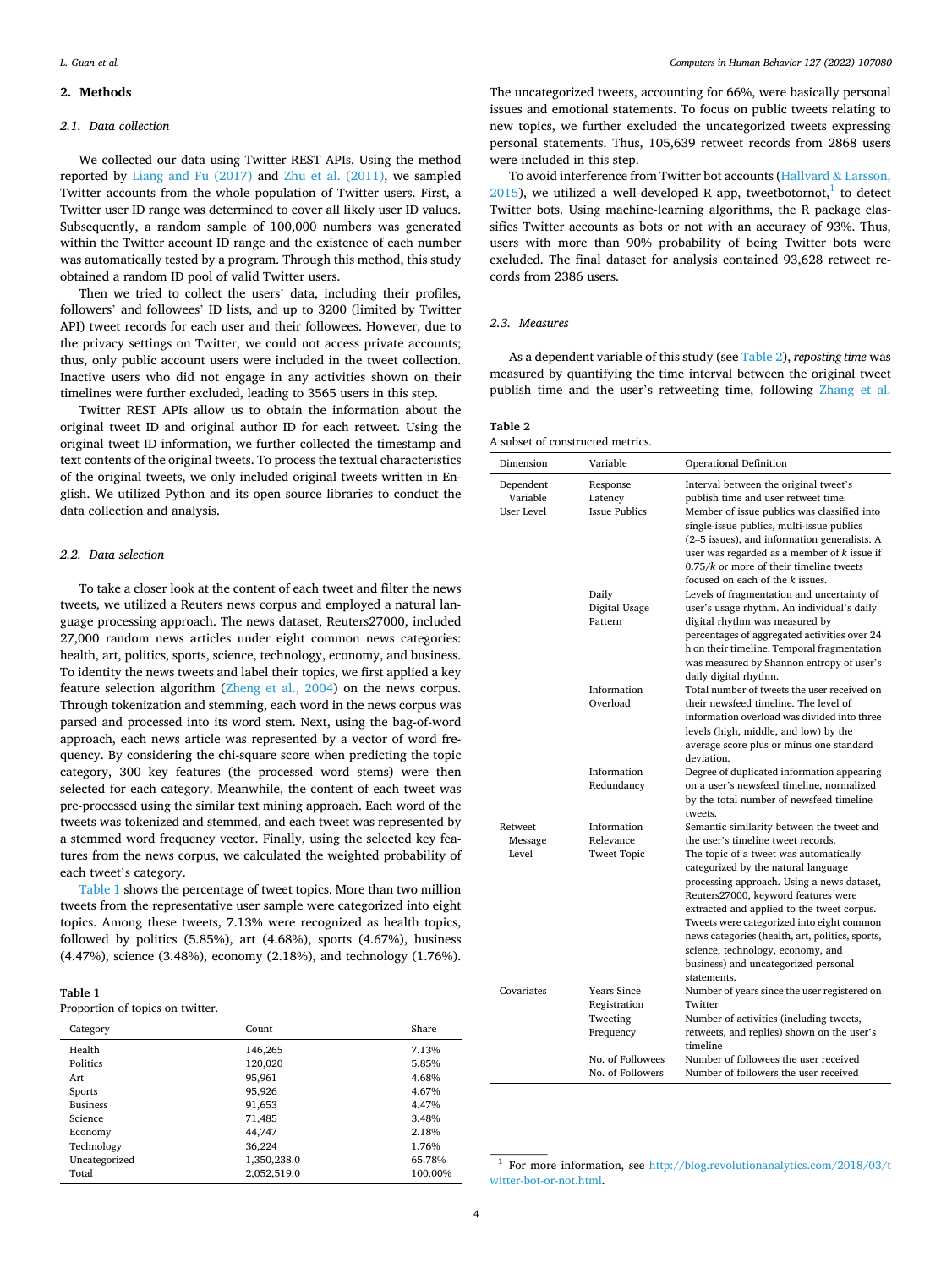[\(2017\).](#page-7-0) We calculated the reposting time at the minute level. The average reposting time in our sample was 636.7 min (*SD* = 1996; *Mdn* = 32.5).

The type of *issue publics* for each user was categorized according to the classification scheme reported by [Sun et al. \(2014\).](#page-7-0) Previous studies have stated that the analytic scale of an issue could vary greatly according to the concerned question ([Newig, 2004\)](#page-7-0). The common unit of an issue is a relatively small-scale problem, such as flooding, smog, or ozone depletion. However, extensive problem areas, such as air pollution or natural disasters, could comprise multiple small-scale issues. For this study, issue generally refers to a large-scale unit of a publicly debated agenda—similar to news topics—such as economics, politics, environment, or technology. We measured the type of issue public by quantifying the issue distribution on the user's personal timeline. Following [Sun et al.](#page-7-0)'s (2014) approach, a user was regarded as a member of *k* issue if 0.75/*k* or more of their timeline tweets focused on each of the *k* issues. For example, users who devoted more than 75% of their tweets to a single issue were categorized as single-issue users. Users who focused more than 37.5% of their tweets on two issues were categorized as two-issue users. Users who had relatively distracted issue attention, with tweets about almost every issue, were categorized as information generalists. According to these criteria, 4.1% of the users were considered single-issue users on Twitter, 39.8% as multi-issue users. The information generalist egos, concerned with nearly all topics, comprised 56.1%.

The *level of information overload* was measured by the number of tweets that a user received on their newsfeed timeline. Each Twitter user has two kinds of timelines: a personal timeline and a newsfeed timeline. A personal tweet timeline is a collection of the user's own activities. A newsfeed timeline, also called a home timeline, displays tweets from the accounts the ego follows or subscribes to. For this study, users' newsfeed timelines were constructed by combining their followees' tweet timelines together. On average, users received a total of 1,208,513 tweets on their newsfeed timelines (*SD* = 2,126,520; *Mdn* = 632,075). The level of information overload was divided into three levels (high level, middle level, and low level) by the average score plus or minus one standard deviation.

The *daily digital usage pattern* was measured using the methods reported by [Liang and Shen \(2018\)](#page-6-0). First, an individual's daily digital rhythm was measured by the percentage of aggregated activities over a 24-h period on their timeline. Then the daily digital usage pattern was measured by calculating the Shannon entropy of the user's daily digital rhythm, normalized to the range of 0–1. A high entropy score represented a high probability for the user to equally distribute his or her time over a 24-h period. A low score indicated that the user's usage time would be tightly concentrated at certain times. The average daily digital usage pattern score was 0.386 (*SD* = 0.064; *Mdn* = 0.368).

The *information redundancy* of a user's newsfeed timeline was measured by calculating the number of overlapping retweets with comments shown on the user's newsfeed timeline, normalized by the total number of newsfeed timeline tweets. The same message can appear more than once on one user's newsfeed timeline if two of their followees retweet the same tweet with their own comments. A higher score indicated that the user had more duplicated messages on their newsfeed timeline. The mean of information redundancy was 0.0242 (*SD* =  $0.0290$ ; *Mdn* = 0.0150).

*Information relevance* was measured at the dyadic level by the semantic similarity between the tweet and the user's timeline tweet records. First, the words in tweets were transformed into a feature vector of term frequency-inverse document frequency (TF-IDF). Then the similarity between tweets was quantified by a cosine similarity measure. Theoretically, the score ranged from 0 (completely irrelevant) to 1 (totally similar). The mean of information relevance was 0.0313 (*SD* =  $0.0575$ ; *Mdn* = 0.0135).

This study also included user-specific variables as control variables. A user's *activity frequency* was measured by calculating the number of activities (including tweets, retweets, and replies) shown on the user's timeline. On average, users posted 6933 tweets  $(SD = 1156; Mdn =$ 2254). Year since registration (*Mean* = 3.45; *Mdn* = 3; *SD* = 1.59), number of followers (*Mean* = 406; *Mdn* = 94; *SD* = 3247), and number of followees (*Mean* = 311; *Mdn* = 163, *SD* = 685) were obtained from Twitter API.

## **3. Findings**

We employed a multilevel negative binomial model to examine the hypotheses. We adopted negative binomial regression to handle the dependent variable with discrete probability distributions, such as count data and time data [\(Hilbe, 2011](#page-6-0)). In our study, the units of analysis were the users' retweeting behaviors. Retweeting records nested under the same user to different messages could be influenced by the unique characteristics of that particular user. All the retweeting-specific measures were Level-1 variables. All the user-level predictors were Level-2 variables.

We first calculated the intra-class correlation coefficient (ICC) based on a null model with only the intercept. The ICC score was 80.5%, indicating that 80.5% of the variance could be explained at Level 2, the user level. In other words, it showed that the information reposting time was mainly determined by the characteristics of the message. This also suggested the necessity of using the multilevel model. We then calculated the conditional R2 for multilevel models. The conditional R2 describes the proportion of variance explained by both the fixed and random factors. Our model explained 18.5% of the variance.

This study revealed the variance of reposting latency among different members of issue publics. Holding other variables as constant, multiissue users generally took more time to respond than single-issue users (B multi-issue vs. single-issue = 460;  $SE = 172$ ;  $p < 0.05$ ), consistent with  $H1$ . Compared with single-issue users, information generalists, who have unfocused attention on almost every news issues, on average, took more time to repost tweets (B information generalists vs. single-issue  $=$  348;  $SE = 163$ ;  $p < 0.05$ ). When comparing multi-issue publics and information generalists, the results show that though the difference was not significant (B information generalists vs. multi-issues =  $-112$ ;  $SE = 79$ ;  $p = 0.15$ ), information generalists seemed to require less time to respond than multiissue publics. Overall, the results show that multiple issue attention costs more time for users to respond to tweets.

Daily digital usage pattern was significantly correlated with reposting time, indicating that users with more flexible usage time responded to information more quickly (B =  $-794$ ; *SE* = 343; *p* < 0.05). Hence, users who consistently used social media at a particular time (the score is 0) spent 794 min longer than users who had completely equal distributions of activities over 24 h (the score is 1). Therefore, [H2](#page-2-0) is confirmed.

[H3](#page-2-0) posited that users who receive overloaded amounts of information on Twitter need more time to respond to messages. Our results show no significant difference between the average reposting speeds of users with low- and middle-level information overload. However, users with high-level information overload took more time to respond to information on social media compared to users with middle-level information overload (B = 265; *SE* = 107; *p <* 0.05).

Information redundancy was positively correlated with reposting time. Holding the other variables constant, users with completely duplicated newsfeed timelines took 1130 more minutes to respond to messages than users who had no redundant information on their newsfeed timelines ( $B = 1130$ ;  $SE = 510$ ;  $p < 0.05$ ). In addition, information relevance was negatively associated with the time taken to respond (B = − 885; *SE* = 107; *p <* 0.001). Users responded 885 min sooner to messages that were completely similar to their issue interests (information relevance  $= 1$ ) than to totally irrelevant messages (information relevance  $= 0$ ). Therefore,  $H4$  and  $H5$  are supported.

Concerning [H6](#page-2-0), using the economic topic as the reference group, our results suggest that health tweets, on average, had the shortest reposting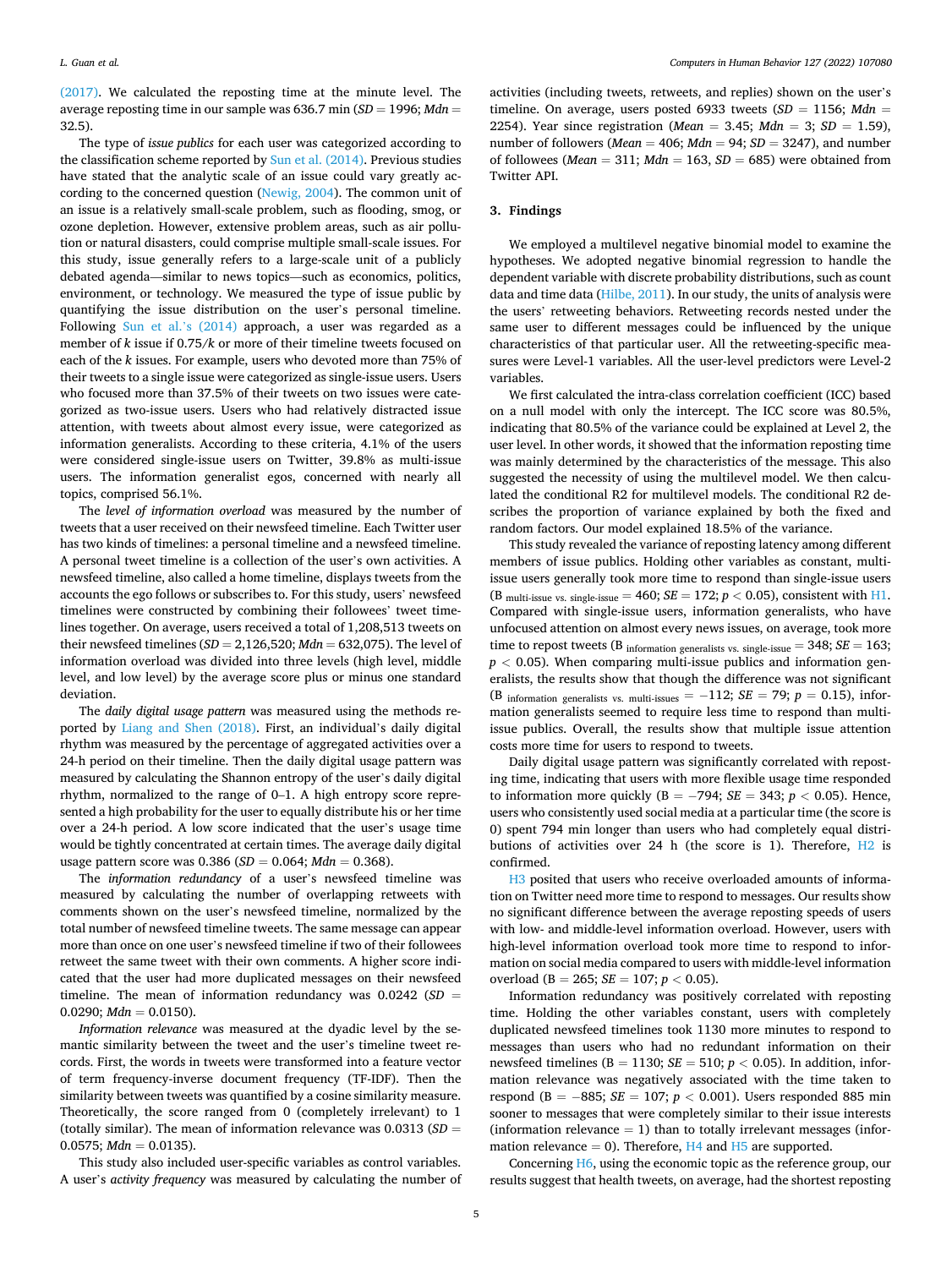times, followed by technology, sports, and business topics, respectively. Art, politics, and science tweets had relatively longer response times. Economic news had the longest response times among all the categories (see Table 3).

# **4. Discussion**

This study empirically examined the impact of issue attention, daily digital usage pattern, and information redundancy on the speed of reposting time on Twitter. First, our results suggest that information reposting times on Twitter have a highly skewed distribution. Half the tweets were forwarded within 30 min, but the maximum response time was 72,522 h. Compared to other platform users, Twitter users are generally quicker at reposting information. For example, previous studies found that the median diffusion speed of health emergency messages on Chinese microblogging sites was more than 200 min ([Zhang](#page-7-0)  [et al., 2017\)](#page-7-0), which is much longer than our findings on Twitter.

Second, this study observed a significant relationship between the audience's issue attention and information reposting speed. The results show that single-issue users outpace multi-issue users in reposting speed. This finding is consistent with our hypothesis that information specialists are more motivated to consume information, which facilitates their information-processing efficiency. Meanwhile, continual distracted issue attention is a sacrifice in processing performance, which leads to low efficiency in general in information processing for multi-issue publics. Following this logic, we should expect that information generalists, who have unfocused attention on almost every news issue, will take the longest time, on average, to respond to tweets. However, our results indicate that among the three types of issue publics, multi-issue publics, who pay attention to two to five issues, generally had the highest reposting times. Information generalists took slightly less time, on average, to respond to messages than multi-issue users. Although the

# **Table 3**

Multilevel regression model predicting information reposting time.

|                                              | Estimate    | <b>SE</b> | Beta      |
|----------------------------------------------|-------------|-----------|-----------|
| <b>User Level</b>                            |             |           |           |
| Multi-issue publics vs. single-issue publics | 460.1**     | 172.1     | 0.0290    |
| Information generalists vs. single-issue     | 348.0*      | 163.4     | 0.0242    |
| publics                                      |             |           |           |
| Daily digital usage pattern                  | $-794.2*$   | 342.6     | $-0.0253$ |
| Information overload (low level vs. middle   | 120.2       | 78.3      | 0.0209    |
| level)                                       |             |           |           |
| Information overload (high level vs. middle  | $264.9*$    | 107.2     | 0.0484    |
| level)                                       |             |           |           |
| Information redundancy                       | 1130.1*     | 509.8     | 0.0307    |
| Year since registration                      | $-45.8**$   | 15.7      | $-0.0358$ |
| No. of followers <sup>a</sup>                | 1.28        | 25.9      | 0.0009    |
| No. of followees <sup>a</sup>                | $-6.77$     | 43.1      | $-0.0034$ |
| Tweeting frequency <sup>a</sup>              | $-82.7***$  | 23.3      | $-0.0606$ |
| Retweet Message Level                        |             |           |           |
| Information relevance <sup>b</sup>           | $-884.5***$ | 107.0     | 0.0376    |
| Topic: Business vs. economy                  | $-107.5***$ | 30.6      | $-0.0179$ |
| Topic: Art vs. economy                       | $-83.9**$   | 29.8      | $-0.0166$ |
| Topic: Health vs. economy                    | $-140.0***$ | 28.9      | $-0.0277$ |
| Topic: Politics vs. economy                  | $-88.4**$   | 29.5      | $-0.0163$ |
| Topic: Science vs. economy                   | $-70.6*$    | 32.3      | $-0.0102$ |
| Topic: Sports vs. economy                    | $-112.3***$ | 30.4      | $-0.0190$ |
| Topic: Technology vs. economy                | $-118.8**$  | 38.4      | $-0.0123$ |
| Intercept                                    | 1243.3**    | 352.0     |           |
| Log-Likelihood                               | $-838,130$  |           |           |
| AIC.                                         | 1,676,301   |           |           |
| Conditional R2                               | 18.54%      |           |           |
| No. of retweets                              | 93,628      |           |           |
| No. of users                                 | 2386        |           |           |

Note: AIC = Akaike Information Criterion.

<sup>p</sup>*<sup>&</sup>lt;* 0.05; \*\*p *<sup>&</sup>lt;* 0.01; \*\*\*p *<sup>&</sup>lt;* 0.001. a Number of followers, number of followees, amount of information received, and tweeting frequency were log-transformed for multilevel analyses.  $^{\rm b}$  Information relevance was converted into its square root.

difference between information generalists and multi-issue publics was not statistically significant, this pattern nevertheless met our expectation.

A possible explanation for this is that a user's information processing capacity may also be affected by other factors, such as time availability or account type (professional Twitter account or individual Twitter account). Our hypotheses were proposed under the limited capacity condition, where multiple issues distract a user's attention and cause a decline in the user's information processing speed. However, we could not neglect the huge gap between Twitter users' processing capacities. It is possible that information generalists have high demands for information consumption. For example, they could be influencers who professionally lead opinions and disseminate the latest messages, and thus, would undoubtedly have higher capacities and motivations to forward tweets efficiently. This explanation is also consistent with the generalist model of issue publics [\(Chen, 2012\)](#page-6-0), according to which information generalists are better equipped with more cognitive resources and goals, and thus, there is no clear boundary of their abilities, no matter how many issues they are involved in.

Third, this study revealed that reposting time is significantly constrained by the network structure of the information source and the temporal usage pattern. We found that a tight daily digital rhythm could cause longer response times, while information redundancy and information overload can exacerbate reposting latency. Although previous literature found an inverted U-shaped impact of information amount on the performance of decision-making, our study observed no significant difference in the reposting speeds of users with low- and middle-level amounts of information. This indicates that users should be careful when they decide to subscribe to more followees to increase the amount of received information. Their information processing performance may experience a rapid decline if the information amount exceeds their processing capacity.

Furthermore, although this study focused on the effects of individual usage patterns, this does not negate the importance of effects of message characteristics. The positive evidence of information relevance on reposting speed can further explain users' selective exposure. In addition, our results on the message topics indicate a considerable difference in users' behavior patterns toward various types of content. Users prefer to quickly respond to health-related messages while avoiding responding to heavy topics, such as economics, science, and politics.

# *4.1. Theoretical implications*

This study carries theoretical implications. First, the study extends our understanding of the consequences of information redundancy. Social media users may suffer from a high degree of information redundancy due to the highly connected and overlapping structure of online communities. Prior research has found that overwhelming numbers of repetitive messages can lead to emotional exhaustion ([So,](#page-7-0)  Kim,  $& Cohen, 2017$  $& Cohen, 2017$ ). Moreover, people are likely to unfollow the information source to reduce redundant information (Liang  $&$  [Fu, 2017](#page-6-0)). Our findings highlight another negative view of information redundancy from the information processing perspective. Redundancy hinders users from obtaining unique and new information effectively; thus, individuals will need more time to deal with their information repertoires and, in turn, will take a longer time to respond to the information.

Second, this study contributes to research on news consumption in terms of news overload and issue diversity. With the proliferation of ICTs, the amount of news and the availability of issue diversity have increased tremendously ([Liu et al., 2020;](#page-6-0) [Tunney et al., 2021\)](#page-7-0). Therefore, news overload has become a crucial research topic in the news consumption realm ([Reutskaja et al., 2020;](#page-7-0) [Roetzel, 2019\)](#page-7-0). This study provides empirical evidence that issue diversity and information overload may overwhelm a user's processing capacity. Thus, our findings could shed new light to enable information consumption research to address how users' information repertoires influence diffusion patterns.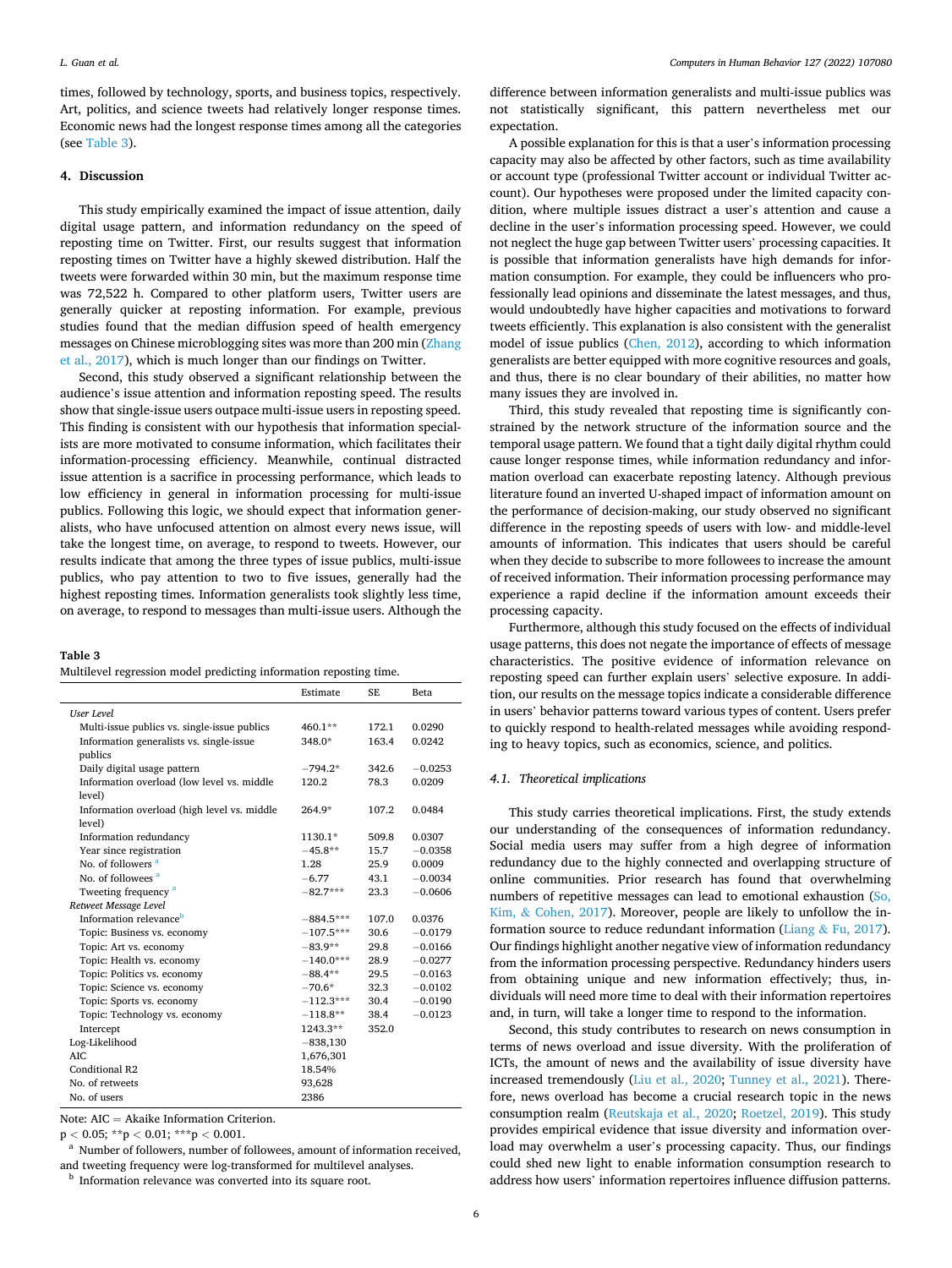## <span id="page-6-0"></span>*4.2. Practical implications*

This study could also provide practical implications for news sources (e.g., media outlets, KOLs) in industry seeking to build their own social media strategies. Our results show that information relevance and time availability on digital devices could largely reduce reposting latency. To guarantee relatively fast and widespread diffusion, news sources on social media should consider whether their main audience is reachable on digital devices when they decide to post content. Meanwhile, media outlets should consider more strategies to address the issue relevance of their target audience. For example, they can classify the audience by their topics of interest and personalize the news subscription process. The conclusions have the potential to help advance the news spreading algorithm and predict the success of news diffusion.

# **5. Conclusions and limitations**

The current study investigated the reposting latency of news content to advance our understanding of information consumption activities on social media. The main contribution of this study lies in its focus on social media users' information repertoire characteristics. We examined six hypotheses to illustrate how users' construction of their "Daily Me" could influence their reposting speed. Distracted issue attention slows down a user's reposting speed, while a distributed temporal usage pattern could help shorten reposting times. Furthermore, information redundancy and information overload could increase the reposting latency of news content on social media.

Several limitations must be addressed for future studies. First, when we measured information overload by the amount of information shown on users' news streams, we assumed that every tweet that appears on a user's newsfeed timeline can have an effect on their browsing behavior. This assumption might not be accurate. Users can simply ignore the message or quit the social media platform when the received information amount exceeds their processing capacity. Future studies can examine the actual consumption pattern with browsing record data.

Second, in previous literature, membership of issue publics was generally measured using the self-report approach by asking people about their perceived most important problem. In this study, using an unobtrusive approach, we measured the membership of issue publics by examining the issue distribution of users' personal Twitter timelines. However, Twitter is not the only channel through which users obtain information. The issue distribution measured from users' social media accounts may not reflect their overall issue interests, especially their issue attention in offline information consumption. Further, although the unobtrusive data collection method allowed us to measure users' online behavior records more accurately, it is difficult to link the users' behavior records with their demographic variables. Previous studies have found that information processing capacity is largely constrained by users' socioeconomic statuses and educations. Future studies are needed to examine the effects between self-reported and unobtrusive measures.

Finally, to measure the news topics of tweets, this study used the traditional text mining technique of extracting the key text features from the Reuters news corpus and then calculated the weighted probability of each tweet's category. The study did not utilize the state-of-art deep learning methods (e.g., word2vec) because the semantic expressions and grammar in a news corpus and tweets could differ greatly. Future studies could further update the latest text mining techniques to improve the accuracy of topic classification.

# **Credit author statement**

Lu Guan: Conceptualization, Methodology, Writing- Original draft preparation. Hai Liang: Data Curation. Jonathan J. H. Zhu: Writing-Reviewing and Editing.

#### **References**

- [Aruguete, N., & Calvo, E. \(2018\). Time to #protest: Selective exposure, cascading](http://refhub.elsevier.com/S0747-5632(21)00403-9/sref1)  [activation, and framing in social media.](http://refhub.elsevier.com/S0747-5632(21)00403-9/sref1) *Journal of Communication, 68*(3), 480–502.
- [Avrahami, D., & Hudson, S. E. \(2006\). Responsiveness in instant messaging: Predictive](http://refhub.elsevier.com/S0747-5632(21)00403-9/sref2) [models supporting inter-personal communication. In](http://refhub.elsevier.com/S0747-5632(21)00403-9/sref2) *Proceedings of the SIGCHI*
- *[conference on human factors in computing systems](http://refhub.elsevier.com/S0747-5632(21)00403-9/sref2)* (pp. 731–740). [Bolsen, T., & Leeper, T. J. \(2013\). Self-interest and attention to news among issue](http://refhub.elsevier.com/S0747-5632(21)00403-9/sref3)
- publics. *[Political Communication, 30](http://refhub.elsevier.com/S0747-5632(21)00403-9/sref3)*(3), 329–348. [Borlund, P. \(2003\). The concept of relevance in IR.](http://refhub.elsevier.com/S0747-5632(21)00403-9/sref4) *Journal of the American Society for*
- *[Information Science and Technology, 54](http://refhub.elsevier.com/S0747-5632(21)00403-9/sref4)*(10), 913–925.
- [Brantner, C., Rodriguez-Amat, J., & Belinskaya, Y. \(2021\). Structures of the public](http://refhub.elsevier.com/S0747-5632(21)00403-9/sref5)  [sphere: Contested spaces as assembled interfaces.](http://refhub.elsevier.com/S0747-5632(21)00403-9/sref5) *Media and Communication, 9*(3), 16–[27](http://refhub.elsevier.com/S0747-5632(21)00403-9/sref5).
- [Chen, H. T. \(2012\). Multiple issue publics in the high-choice media environment: Media](http://refhub.elsevier.com/S0747-5632(21)00403-9/sref6)  [use, online activity, and political knowledge.](http://refhub.elsevier.com/S0747-5632(21)00403-9/sref6) *Asian Journal of Communication, 22*(6), 621–[641](http://refhub.elsevier.com/S0747-5632(21)00403-9/sref6).
- [Chen, H. T., & Kim, Y. \(2011\). Attacking or self-promoting? The influence of tone of](http://refhub.elsevier.com/S0747-5632(21)00403-9/sref7) [advertising and issue relevance on candidate evaluations and the likelihood of voting](http://refhub.elsevier.com/S0747-5632(21)00403-9/sref7)  for an emerging challenger in korea. *[International Journal of Strategic Communication,](http://refhub.elsevier.com/S0747-5632(21)00403-9/sref7)  5*[\(4\), 261](http://refhub.elsevier.com/S0747-5632(21)00403-9/sref7)–280.
- [Choi, J. \(2016\). Why do people use news differently on SNSs? An investigation of the role](http://refhub.elsevier.com/S0747-5632(21)00403-9/sref8)  [of motivations, media repertoires, and technology cluster on citizens](http://refhub.elsevier.com/S0747-5632(21)00403-9/sref8)' news-related activities. *[Computers in Human Behavior, 54](http://refhub.elsevier.com/S0747-5632(21)00403-9/sref8)*, 249–256.
- [Downs, A. \(1972\). Up and down with ecology: The issue-attention cycle.](http://refhub.elsevier.com/S0747-5632(21)00403-9/sref9) *The Public [Interest, 28](http://refhub.elsevier.com/S0747-5632(21)00403-9/sref9)*(3), 38–50.
- [Eppler, M. J., & Mengis, J. \(2004\). The concept of information overload: A review of](http://refhub.elsevier.com/S0747-5632(21)00403-9/sref10)  [literature from organization science, accounting, marketing, MIS, and related](http://refhub.elsevier.com/S0747-5632(21)00403-9/sref10) disciplines. *[The Information Society, 20](http://refhub.elsevier.com/S0747-5632(21)00403-9/sref10)*(5), 325–344.
- [Fan, C., Jiang, Y., Yang, Y., Zhang, C., & Mostafavi, A. \(2020\). Crowd or hubs:](http://refhub.elsevier.com/S0747-5632(21)00403-9/sref11)  [Information diffusion patterns in online social networks in disasters.](http://refhub.elsevier.com/S0747-5632(21)00403-9/sref11) *International [Journal of Disaster Risk Reduction, 46](http://refhub.elsevier.com/S0747-5632(21)00403-9/sref11)*, 101498.
- [Fazio, R. H. \(1990\). A practical guide to the use of response latency in social](http://refhub.elsevier.com/S0747-5632(21)00403-9/sref12)  psychological research. *[Research Methods in Personality and Social Psychology, 11](http://refhub.elsevier.com/S0747-5632(21)00403-9/sref12)*, 74–[97](http://refhub.elsevier.com/S0747-5632(21)00403-9/sref12).
- [Greisdorf, H. \(2000\). Relevance: An interdisciplinary and information science](http://refhub.elsevier.com/S0747-5632(21)00403-9/sref13)  perspective. *[Informing Science: The International Journal of an Emerging Transdiscipline,](http://refhub.elsevier.com/S0747-5632(21)00403-9/sref13)  3*[, 67](http://refhub.elsevier.com/S0747-5632(21)00403-9/sref13)–72.
- Habermas, J. (1962). *[The structural transformation of the public sphere: An inquiry into a](http://refhub.elsevier.com/S0747-5632(21)00403-9/sref14)  [category of bourgeois society](http://refhub.elsevier.com/S0747-5632(21)00403-9/sref14)*. Polity Press.
- [Hallvard, M., & Larsson, A. O. \(2015\). Bots or journalists? News sharing on twitter.](http://refhub.elsevier.com/S0747-5632(21)00403-9/sref15) *[Communications, 40](http://refhub.elsevier.com/S0747-5632(21)00403-9/sref15)*(3), 361–370.
- Hilbe, J. M. (2011). *Negative binomial regression*[. Cambridge University Press.](http://refhub.elsevier.com/S0747-5632(21)00403-9/sref16)
- Horan, T. J. (2013). "Soft" versus "hard" [news on microblogging networks: Semantic](http://refhub.elsevier.com/S0747-5632(21)00403-9/sref17) [analysis of Twitter produsage.](http://refhub.elsevier.com/S0747-5632(21)00403-9/sref17) *Information, Communication & Society, 16*(1), 43–60.
- Hubers, C., Schwanen, T., & Dijst, M. (2008). ICT and temporal fragmentation of activities: An analytical framework and initial empirical findings. *Tijdschrift voor economische en sociale geografie [Journal of Economic and Social Geography], 99*(5), 528–546. <https://doi.org/10.1111/j.1467-9663.2008.00490.x>
- [Johnson, N. F. \(2020\). Temporal digital control: Theorizing the use of digital](http://refhub.elsevier.com/S0747-5632(21)00403-9/sref19)  [technologies to provide a temporal autonomous space.](http://refhub.elsevier.com/S0747-5632(21)00403-9/sref19) *Time & Society, 29*(3), 794–[812](http://refhub.elsevier.com/S0747-5632(21)00403-9/sref19).
- [Kalman, Y. M., & Rafaeli, S. \(2011\). Online pauses and silence: Chronemic expectancy](http://refhub.elsevier.com/S0747-5632(21)00403-9/sref20) [violations in written computer-mediated communication.](http://refhub.elsevier.com/S0747-5632(21)00403-9/sref20) *Communication Research,*  38[\(1\), 54](http://refhub.elsevier.com/S0747-5632(21)00403-9/sref20)–69
- [Kim, Y. M. \(2007\). How intrinsic and extrinsic motivations interact in selectivity:](http://refhub.elsevier.com/S0747-5632(21)00403-9/sref21) [Investigating the moderating effects of situational information processing goals in](http://refhub.elsevier.com/S0747-5632(21)00403-9/sref21) issue publics' Web behavior. *[Communication Research, 34](http://refhub.elsevier.com/S0747-5632(21)00403-9/sref21)*(2), 185–211.
- [Kim, M., Newth, D., & Christen, P. \(2013\). Modeling dynamics of diffusion across](http://refhub.elsevier.com/S0747-5632(21)00403-9/sref22)  [heterogeneous social networks: News diffusion in social media.](http://refhub.elsevier.com/S0747-5632(21)00403-9/sref22) *Entropy, 15*(10), [4215](http://refhub.elsevier.com/S0747-5632(21)00403-9/sref22)–4242.
- [Krosnick, J. A. \(1990\). Government policy and citizen passion: A study of issue publics in](http://refhub.elsevier.com/S0747-5632(21)00403-9/sref23)  [contemporary America.](http://refhub.elsevier.com/S0747-5632(21)00403-9/sref23) *Political Behavior, 12*, 59–92.
- [Krosnick, J. A., & Telhami, S. \(1995\). Public attitudes toward Israel: A study of the](http://refhub.elsevier.com/S0747-5632(21)00403-9/sref24) attentive and issue publics. *[International Studies Quarterly, 39](http://refhub.elsevier.com/S0747-5632(21)00403-9/sref24)*(4), 535–554.
- [Kümpel, A. S., Karnowski, V., & Keyling, T. \(2015\). News sharing in social media: A](http://refhub.elsevier.com/S0747-5632(21)00403-9/sref25) [review of current research on news sharing users, content, and networks.](http://refhub.elsevier.com/S0747-5632(21)00403-9/sref25) *Social Media & [Society, 1](http://refhub.elsevier.com/S0747-5632(21)00403-9/sref25)*(2), 1–14.
- [Lang, A. \(2000\). The limited capacity model of mediated message processing.](http://refhub.elsevier.com/S0747-5632(21)00403-9/sref26) *Journal of [Communication, 50](http://refhub.elsevier.com/S0747-5632(21)00403-9/sref26)*(1), 46–70.
- [Liang, H., & Fu, K. W. \(2017\). Information overload, similarity, and redundancy:](http://refhub.elsevier.com/S0747-5632(21)00403-9/sref27)  [Unsubscribing information sources on Twitter.](http://refhub.elsevier.com/S0747-5632(21)00403-9/sref27) *Journal of Computer-Mediated [Communication, 22](http://refhub.elsevier.com/S0747-5632(21)00403-9/sref27)*(1), 1–17.
- [Liang, H., & Fu, K. W. \(2019\). Network redundancy and information diffusion: The](http://refhub.elsevier.com/S0747-5632(21)00403-9/sref28) [impacts of information redundancy, similarity, and tie strength.](http://refhub.elsevier.com/S0747-5632(21)00403-9/sref28) *Communication [Research, 46](http://refhub.elsevier.com/S0747-5632(21)00403-9/sref28)*(2), 250–272.
- Liang, H., & Shen, F. (2018). Birds of a schedule flock together: Social networks, peer influence, and digital activity cycles. *Computers in Human Behavior, 82*, 167–176. <https://doi.org/10.1016/j.chb.2018.01.016>
- Liu, J. H., Zhang, R. J., Vilar, R., Milojev, P., Hakim, M. A., de Zúñiga, H. G., Schumann, S., & Páez, D. (2020). In *A typology of masspersonal information seeking repertoires (MISR): Global implications for political participation and subjective wellbeing*. New Media & Society. <https://doi.org/10.1177/1461444820932556>.
- [Ma, L., Sian Lee, C., & Hoe-Lian Goh, D. \(2014\). Understanding news sharing in social](http://refhub.elsevier.com/S0747-5632(21)00403-9/sref31)  [media: An explanation from the diffusion of innovations theory.](http://refhub.elsevier.com/S0747-5632(21)00403-9/sref31) *Online Information [Review, 38](http://refhub.elsevier.com/S0747-5632(21)00403-9/sref31)*(5), 598–615.